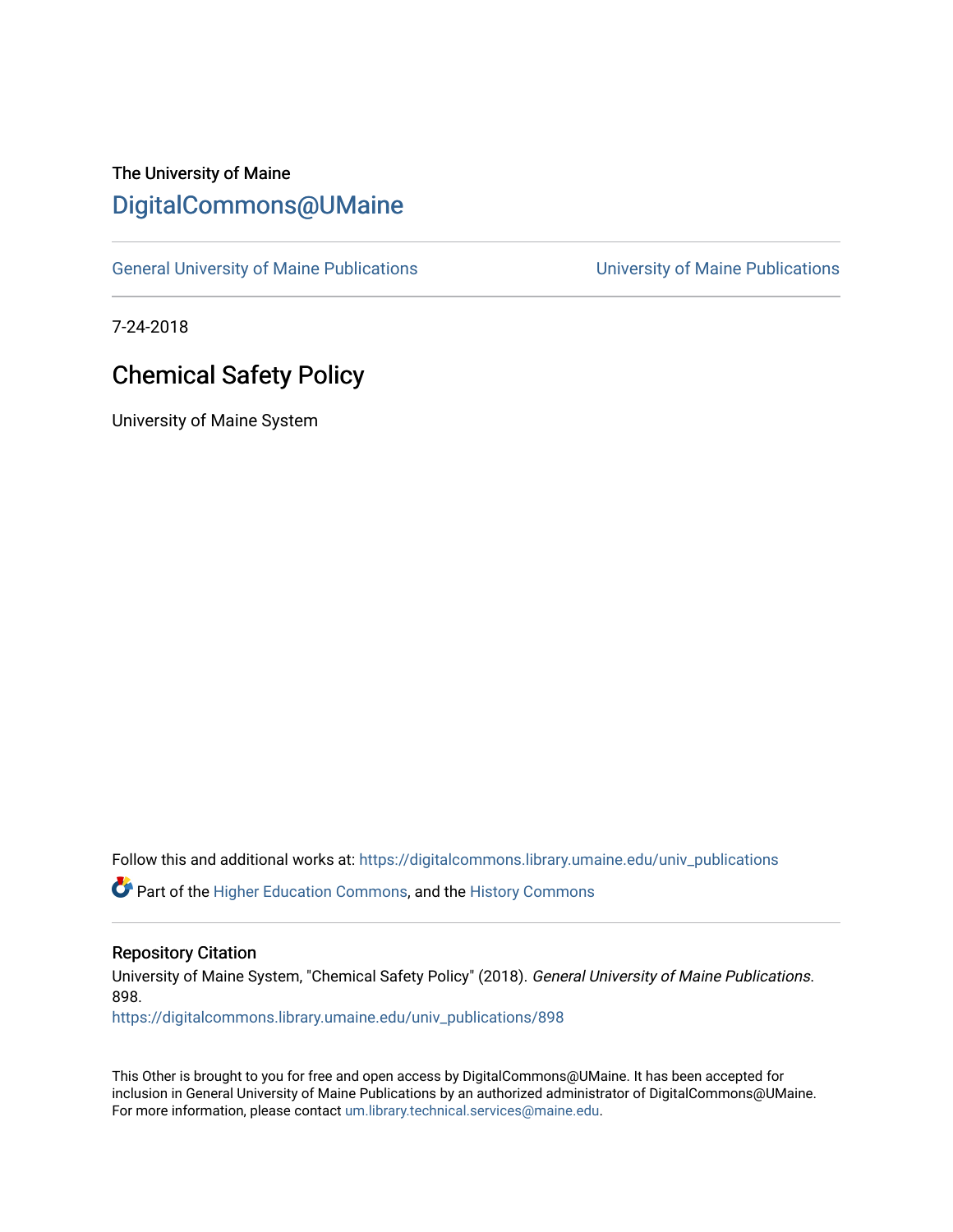# Chemical Safety Policy

#### General

The goal of the University of Maine System Chemical Safety Policy is to minimize exposure to hazardous chemicals by ensuring that anyone using chemicals understands the hazards involved and what measures they must take to protect themselves.

Both employees and students may come into contact with chemicals in offices, classrooms or laboratories. No matter what the setting, hazardous chemical exposures have the potential to cause serious harm. Due to the wide variation in hazards associated with different uses and multiple forms of potentially hazardous chemicals, training and supervision must be tailored to each individual classroom, office or laboratory setting.

Hazardous chemicals also have the potential to cause environmental harm. Therefore, State of Maine Regulations and University Policy requires that processes using hazardous chemicals be modified, when practicable, to use less toxic chemicals or produce less toxic byproducts, as long as this does not compromise the quality of research or teaching.

#### Regulatory Guidance

- Occupational Health and Safety (OSHA) 29 CFR 1910.1450 *Occupational exposure to hazardous chemicals in Laboratories*
- OSHA 29 CFR 1910.1200 *Hazard Communication Standard*
- 38 MRSA Chapter 26 *Toxics Use and Hazardous Waste Reduction Law*

## **Requirements**

In order to protect human health and the environment and meet multiple regulatory requirements, all activities involving the use of or exposure to hazardous chemicals must be properly managed. All employees, before beginning work with hazardous chemicals, are required to receive training in one or both of the following chemical safety systems:

- Hazard Communication (HazCom) All non-laboratory uses of hazardous chemicals require specific training on the hazards of each chemical (or class of chemicals) used within a work-area.
- Chemical Hygiene (*The Lab Standard*) Each laboratory, where hazardous chemicals are used, is required to have a written Chemical Hygiene Plan (CHP). Training on this lab-specific CHP must be provided to all employees involved in the laboratory use of hazardous chemicals. *Under agreement with the Maine Department of Labor, shops are also permitted the option of using the CHP system.*

Both CHP and HazCom systems require training in chemical labeling and specific protective measures that should be taken during chemical use.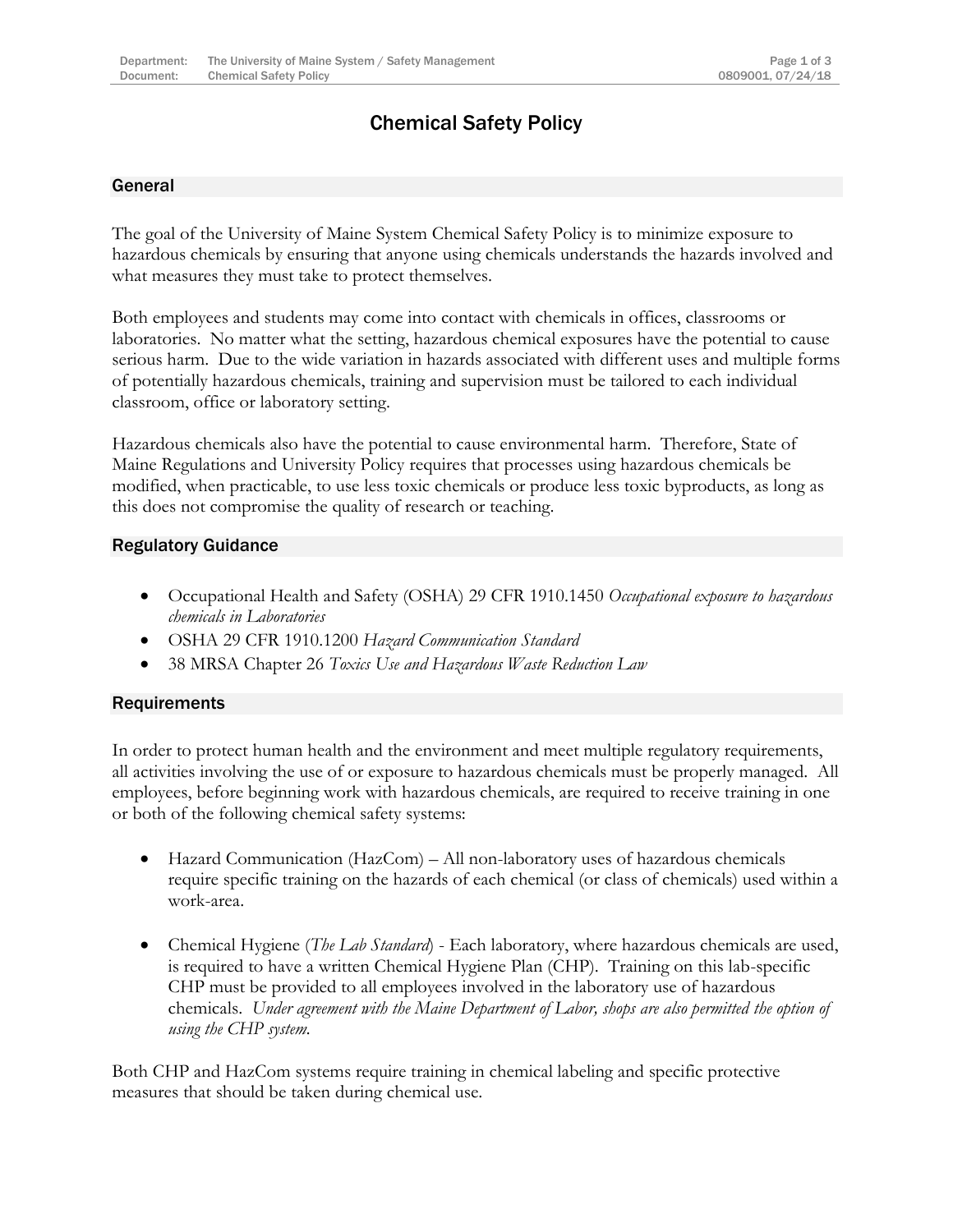At a minimum, all chemical use areas must:

- maintain a current inventory of hazardous chemicals stored;
- maintain Safety Data Sheets (SDS) for all hazardous chemicals used or stored in the area;
- provide immediate access to SDS and/or technical information on the hazardous properties of chemicals in the area;
- minimize the use of hazardous materials, where practicable, and reduce the generation of hazardous waste.
- ensure that employees and students working with or around hazardous chemicals utilize proper work practices and techniques that reduce the potential for exposure to hazardous chemicals:
	- o employees working with hazardous chemicals must be trained in the proper selection and use of personal protective equipment (PPE);
	- o employees must be trained to properly label all secondary chemical containers of hazardous chemicals;
	- o employees must be trained to take appropriate actions as outlined in their area Chemical Spill Procedure and their department Emergency Action Plans (EAP);
	- o eating or drinking in any areas where hazardous chemicals are utilized or stored is strictly prohibited;
- provide specific training for employees on the hazardous chemicals in their area and supervision for students in order to adequately:
	- o recognize signs and symptoms overexposure;
	- o detect the presence or release of a hazardous chemical;
	- o take protective measures to minimize exposures to and releases of hazardous chemicals;
	- o understand the labeling of hazardous chemicals that have been transferred to secondary containers;
	- o obtain an SDS and/or other technical information on a hazardous chemical in the area;
	- o read and understand SDS and/or technical information on the hazardous properties of chemicals in the area.

## **Training:**

For employees Chemical Hygiene or Hazard Communication training is typically provided during Department Annual Safety Training.

For students chemical safety training is included in the course curriculum.

#### Responsibilities

**UMS Safety Management (SM)** advises the University community on current regulatory requirements concerning the use of hazardous materials and maintains the University written "Hazard Communication Program". SM also periodically audits university compliance with chemical safety policies, including laboratory Chemical Hygiene Plans.